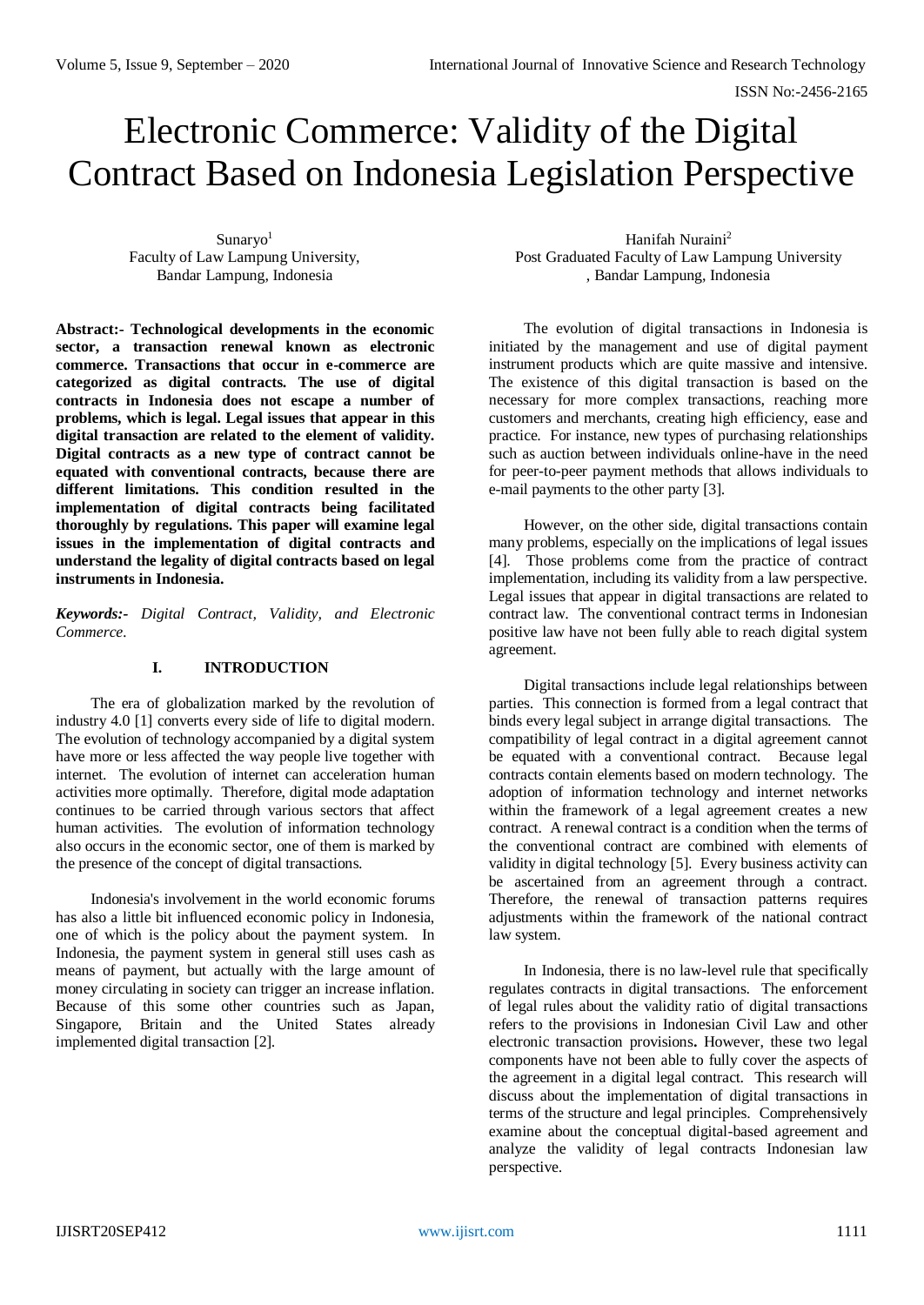#### **II. RESULT AND DISCUSSION**

## *A. The concept of e-commerce digital contract*

An agreement is a legal relation that happens because of the law, in the form of an act, event or situation. Legal relation has created a rights and duties as a legal consequence. The rights and duties in referred to will be relate to the fulfilment of the agreement contract. The object of the agreement is something that is useful, valuable and precious to the legal subject. Meanwhile, legal subject are all the things that can support their rights and duties or have legal authority *(rechtsbevoegdheid).*

Definition of e-commerce, according to language (etymology) is as follows: (E) electronic is electronic science (electric charge), electronic devices, or all things related to the world of electronics and technology. Meanwhile, (C) commerce is trade, commerce [6]. Association for Electronic Commerce simply defines e-commerce as an electrical business mechanism. CommerceNet, an industry consortium provides a complete definition of the use of computer networks as a means of creating business relationships. Not satisfied with this definition CommerceNet append that in ecommerce there is a process of buying and selling of services or products between two parties via the internet or exchange and distribution of information between two parties in one company using the internet [7].

In legislation, article 1 point 2 of The Act Number 19 year of 2016 concerning Electronic Information and Transactions (hereinafter written as EIT Act) defines electronic transactions as legal act that are carried out by combining computer-based electronic system networks with communication systems, which are further facilitated by the existence of a global computer network or the internet.

From exposure above, it can be concluded that ecommerce agreement has the following characteristic:

- The occurrence of a legal act in the form of transaction between two or more parties
- There is an exchange of goods, services or information;
- The internet is the main medium in the trading process or mechanism

The concept of an agreement in e-commerce basically concern legal relations according to civil characteristic. It means that the agreement contains the interests of the parties in the property law. The scope of property law that can be interpreted from the object of e-commerce is the exchange of goods, services or information in digital form. E-commerce legal relations appear as manifestation of freedom of contract freedom of contract principle. This principle is also known as *laissez faire.* Aduru Rajendra said the freedom of contract doctrine is an extension of 'one of the most cherished aspects of individual liberty [8]. It is nothing but leaving the parties as the best judges of their own bargains and persuading them to subjects to their own obligations. Each agreement that is born from the contract implies that the agreement appears from the will of parties. This is enhanced by Article 1338 of the Indonesian Civil Law which states that all agreements made legally, apply as law for those who make them.

*B. The validity of e-commerce according to Indonesian legislation*

E-commerce has implications for various sectors, one of which has an impact on the legal sector. There are no rules that specifically regulate the issue of e-commerce. Regulation regarding e-commerce still use Indonesian Civil Law Book III, especially arrangements regarding contract issues that occur in e-commerce. The contract in e-commerce occurs between two parties in which one party promises the other to do something. This is in accordance with Article 1313 of the Indonesian Civil Law, which states that a contract is an act whereby one or more people bind themselves to one or more people.

Although it has different characteristics from conventional agreements, the essence of implementing digital contracts with conventional contracts is the same, namely to bind oneself to one other. Therefore, what is the condition for the validity of a contract contained in the Indonesian Civil Law can also be used as and qualification for the validity of a digital contract. However, based on *lex specialis derogat legi generali* principle, the regulation of digital contract in Article 47 paragraph (2) of Government Regulation Number 82 Year of 2012 concerning Electronic System and Transactions (hereinafter written as EST GR) must be prioritized [9]. The digital contract validity requirements according to EST GR include:

- The agreement of the parties
- Capacity each party
- Certainty of terms
- Consideration

The terms of the validity of a digital contract basically have no difference with the legal requirements of a conventional contract as regulated in Article 1320 of Indonesian Civil Law. It's just that a slightly different implementation is possible due to the involvement of digital technology. The implementation of these differences can be illustrated by the process the contract is formed. For example, the parties' conventional contracts are usually carried out on paper based, whereas in digital contracts, the legal relations of the parties are formed from paperless contracts. The paperless nature means that digital contracts are only in the form of digital data and are intangible objects. Even though digital contracts are a form of legal document that must legally have the interests of the parties. The question is whether the legality of legal documents must be real and tangible? Then what about activities that are carried out digitally?

It is important to understand that the legality element of a contract can be realized by fulfilling the indicators of the validity of the contract. Therefore, the parties must understand and fulfill the legal requirements of the digital contract, because the legality of a digital contract will have an impact on the legal consequences and consequences of contract implementation. In addition, the legality of the digital contract also serves as a guarantee of legal certainty for the parties.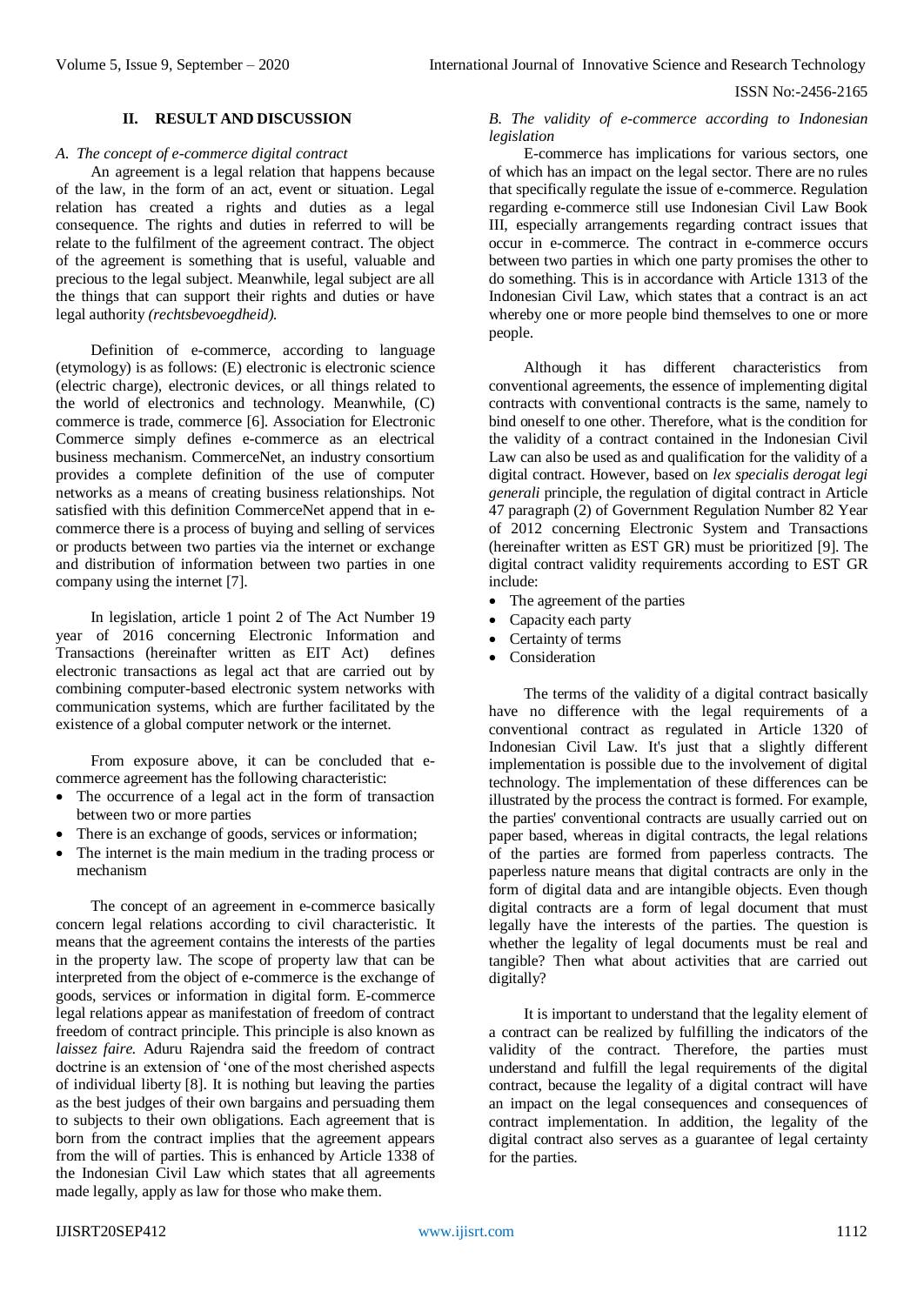Is used to format your paper and style the text. All margins, column widths, line spaces, and text fonts are prescribed; please do not alter them. You may note peculiarities. For example, the head margin in this template measures proportionately more than is customary. This measurement and others are deliberate, using specifications that anticipate your paper as one part of the entire proceedings, and not as an independent document. Please do not revise any of the current designations.

## **1. The agreement of the parties**

Agreement means there is a free will between the parties regarding the main things desired in the contract. In this case, the parties must have a free will (voluntary) to bind themselves, in which the deal can be stated explicitly or tacitly [10]. The terms of agreement are also known in the principle of contract law as consesualism principle. This principle can be realized when the transaction process reaches an agreement.

There are two main things that customers usually do in cyberspace. The first is to see the products or services advertised by related companies through their web site (online ads). Second, looking for certain data or information needed in connection with the e-commerce process to be carried out using a shopping cart. If you are interested in the products or services offered, customers can carry out trade transactions with standard orders, by filling in the order form [4]. For example, customers who want to buy products in merchant digital services will be faced with the process of selecting the desired product. Then the customer must click on the product he wants to continue at the order confirmation and payment stage. The order confirmation stage is the stage for filling the order form based on standard orders set by providers. This process is characterized as a form of agreement between customers and merchants on the sale and purchase digital contract.

Furthermore, to find out when an agreement point occurs between buyers and sellers in e-commerce digital transactions, it is necessary to analyze several theories through theories such as [7]:

### a. Offer and acceptance theory

In principle, this theory justifies that a will agreement occurs after an offer from one party is followed and is followed by acceptance by the other party in the contract. This theory has a weakness when applied to ecommerce, because there will be a situation where the online ordering process suddenly stops. This is due to the power to complete the product ordering process under consumer control. Thus, if the consumer suddenly stops the order process, the deal is immediately canceled.

### b. Wills theory

This theory distinguishes between what is stated and what is desired of the party making the promise. Concerning what is desired and declaring what is stated does not apply. This theory is not appropriate to apply to e-commerce, because it cannot be determined when the agreement occurs, because it does not provide legal certainty for the parties.

# c. Statement theory

This theory is the opposite of wills theory, which emphasizes what is stated rather than what is desired. So according to this theory, the customer is declared to have agreed when he has stated his will by filling in the applicable order form. Likewise, what the merchant stated regarding the transaction approval process applies. Although it is possible for customers to provide incorrect data and merchants approve it.

## d. Confirmation theory

According to this theory, an agreement is considered to occur when the party making the offer receives a reply to the confirmation of the answer from the party receiving the offer. In e-commerce the agreement is stated to occur when the merchant has received an answer from the customer for the confirmation news of the answer he has submitted. This includes information provided by customers who meet the requirements or are declared valid.

The correct theory to be applied in a digital ecommerce contract is confirmation theory. This is based on the actions of the party statement wills. Article 20 of the EIT Act states that an electronic transaction occurs when the transaction offer sent by the sender is received and approved by the recipient. However, such consent must be made by means of an electronic acceptance statement (for example by sending a confirmation email).

# **2. Capacity each party**

Basically, a person or legal entity that is mature, common sense and not prohibited by law (such as not being declared bankrupt by the court) is a capable or legally authorized legal subject. Two types of legal subjects have certain qualifications, namely:

### a. Individual person

Adult indicators according to Article 330 of the Indonesian Civil Law, are 21 years of age or already / have been married. Meanwhile, the common sense element is a person who does not experience mental disorders and should be consciously able to enter into an agreement.

### b. Legal entity

Every legal entity that has the legality of implementation can carry out the agreement as long as it is not being or has been prohibited by law. According to the provisions of Article 1653 of the Civil Code, there are 3 (three) forms of legal entities seen from the aspect of their position, namely legal entities established by the government (BUMN, government agencies), legal entities recognized by the government (PT, cooperatives et cetera) and legal entities with the aim of certain (foundations, NGOs et cetera).

The element of proficiency in e-commerce is difficult to measure, because everyone (without being limited by a certain age) can carry out digital transactions. One of the weaknesses of e-commerce is the difficulty in identifying parties who carry out digital transactions. Budhiyanto identified the parties involved in e-commerce transactions consisting of [11]: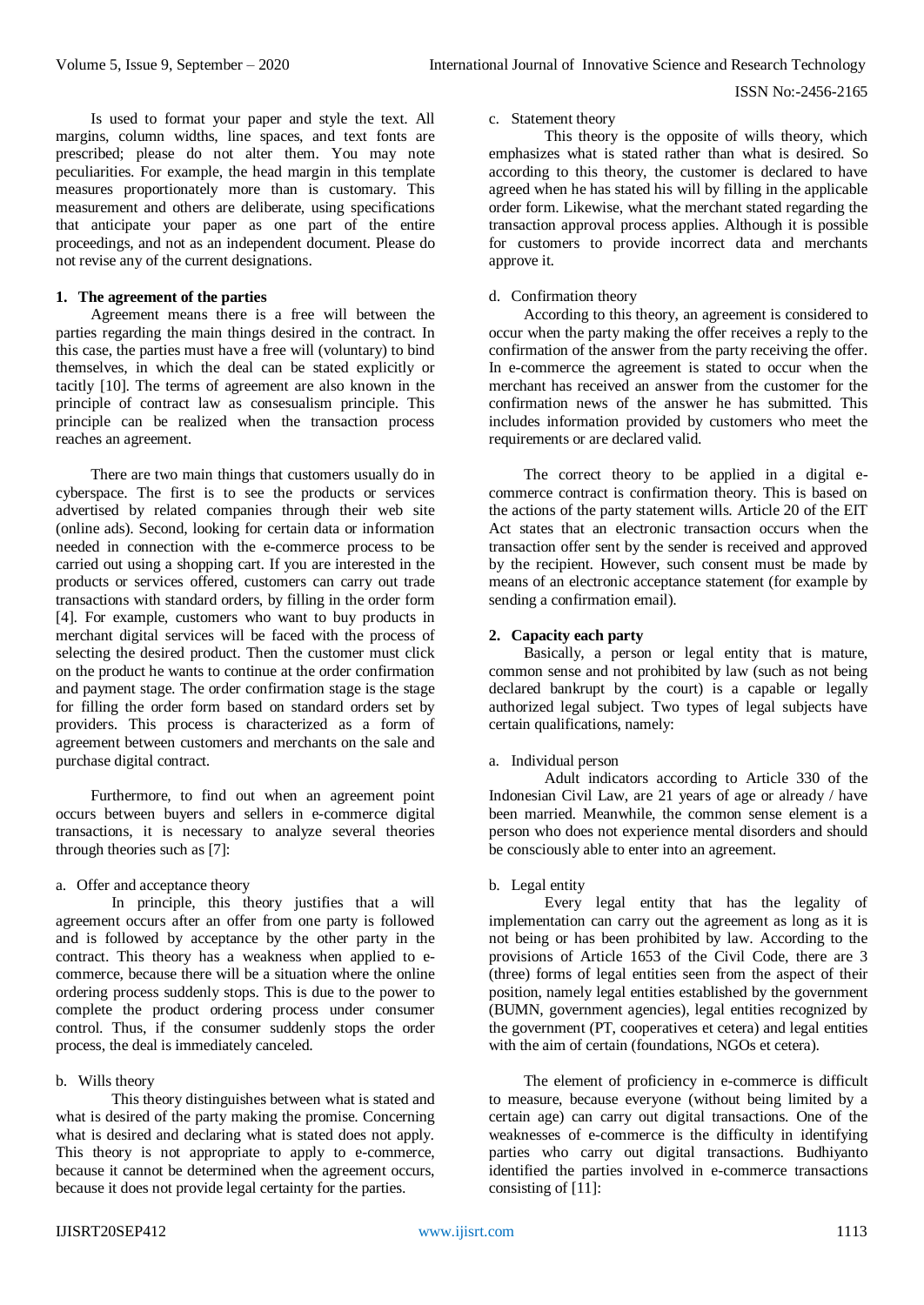- a. Seller (merchants), namely companies that offer their products via the internet or in Article 1 point 18 of the EIT Act are referred to as senders. "Sender is a legal subject who sends electronic information and/or electronic documents". To become a seller / merchant / sender, one must register himself as a merchant account at a bank, this is so that merchants can receive payments from customers in the form of credit cards.
- b. Consumers are people who want to obtain goods and/or services through digital purchases or in Article 1 point 19 of EIT Act as recipients. Recipient is a legal subject who receives electronic information / electronic documents from the sender. Consumers who will shop via the internet can have the status of individuals or companies. If the consumer is an individual, then what needs to be considered is how the payment system is used, whether using a credit card or cash / manual payments possible. This is because not all consumers who shop on the internet are credit card holders. A credit card holder is someone whose name is printed on a credit card issued by the issuer based on the agreement that has been made.
- c. Acquirer and Issuer, each of which is a legal entity and functions as an intermediary. Acquirer is a collection intermediary and payment intermediary. Meanwhile, Issuer is a digital payment instrument issuing company.
- d. Certification authorities are the third party that hold the right to issue certificates to merchants / sellers, to issuers and in some cases to consumers. Certification authorities are entities, either individuals or legal entities, that are entrusted with examining and evaluating the feasibility of administering e-commerce transactions.

## **3. Certainty of terms**

A certainty relates to the object of a contract, which means that the object of the contract must be clear, can be determined and calculated the type and quantity, permitted by law and possible for the parties. Transactions in e-commerce are basically not much different from conventional transactions which rely n a tangible form that can be touched, physical distribution and there is a place for transactions. In e-commerce this also occurs but the product to be traded does not appear physically but in the form of information about the product, besides that in e-commerce there is a distribution of language or instruction codes which will eventually bring up information on the product that will be the offer and how to make a transaction.

Article 1333 of the Indonesian Civil Law states that a contract must have as a principal and item of which the type at least is determined. It means that contract must have goods and their quantity and type as the object of contract [12]. Digital contract objects consist by three types, such as goods, services and information [13]. The provision of contract object is the duty and responsibility of the merchant as the seller, provider as the e-commerce operation and it is also possible for other digital transaction instruments which essentially have the capacity to provide transaction products.

## **4. Consideration**

Consideration means that the contract must be made based on good faith. Article 1335, 1336 and 1337 of the Indonesian Civil Law states that consideration is declared prohibited if it is contrary to law, decency and public order. Causa is defined as what the parties to the contract want to reached. The consideration in Article 1320 of the Indonesian Civil Law are related to the contract clause as an objective to be reached by the parties. The act does not care about what causes the parties to enter into the contract, but what is monitored by Act is the contract clauses.

In digital contract, the formula of contract clause should contain the fulfilment of the rights and duties of the parties to the object of contract. For example, contract between buyer and seller, the goal to be reached is a service for a product or service that is delivered to the buyer and in return a money is given to the seller.

Consideration conditions are intended to limit the implementation of the freedom of contract principle in transaction. Because the implementation of contract that violate the provisions of Act, morality and public order can harm the parties and the state economy. E-commerce operators can experience various risks of loss of they do not maintain and regulate the types of transactions on objects that are lawful and accountable. Therefore, it is important for digital contract players to meet and implement this requirement.

Based on the description above, it can be understood that the validity of digital contracts in the implementation of e-commerce must be implemented based on the terms of the validity of the digital contracts. The validity of digital contracts with reference to these four conditions is still unable to accommodate the interests of legal guarantees in the dispute resolution process. This is because digital contracts are in the form of paperless documents. Even though it is classified as legally valid, the power of proof of e-commerce transactions is very weak.

Several previous studies have emphasized the application of digital signatures to provide legal strength of evidence for e-commerce transactions [14]. However, this reduces the essence of e-commerce practicality. The United Nations Commission on International Trade Law (UNCITRAL) Model Law on Electronic Commerce which is a reference for the making of Laws and Laws on e-commerce throughout the world community, states in Article 5 UNCITRAL Model Law on Electronic Commerce that Information shall not be denied legal effect, validity or enforceability solely on the grounds that it is in the form of a data message [15]. The data message is meant if its authenticity has been proven using techniques and instruments as appropriate. So that contracts in e-commerce are made by the parties, with these rules providing legal guarantees for the contracts made.